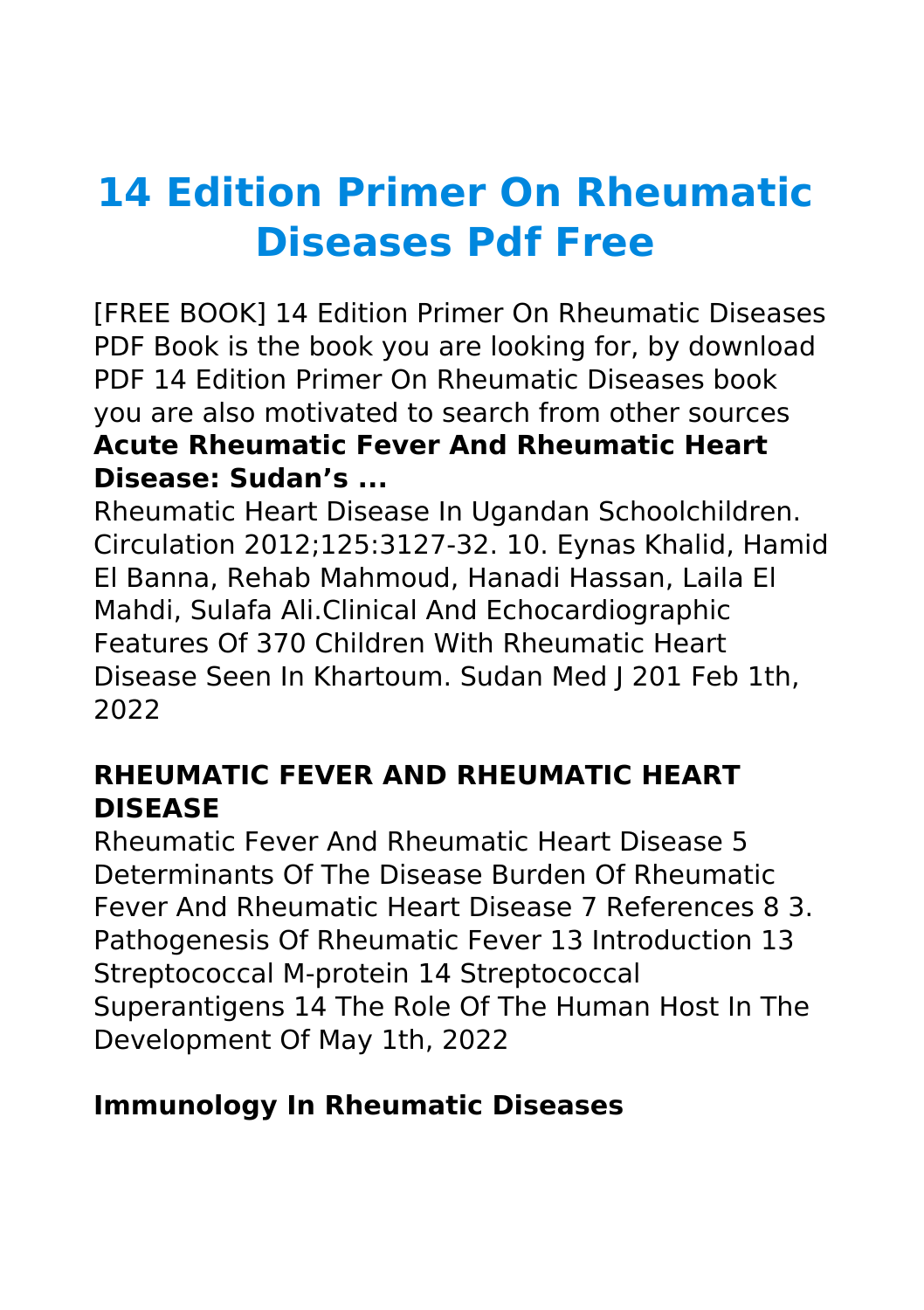Roitt IM. Roitt's Essential Immunology 10th Ed. Blackwell Science 2001 3. Hochburg Et Al. Rheumatology 3rd Ed. Mosby 2003 4. UpToDate 12.3 5. Kalla AA. Rheumatology Handbook. Rheumatic Diseases Unit Univrersity Of Cape Town. 2003 References (cont) 6. Parkin J, Cohen B. An Overview Of The Immune System. Lancet 2001;357: 1777-1789. 7. Mackay IR ... Jun 1th, 2022

# **The Role Of The Microbiome In Rheumatic Diseases**

Thritis (SpA), And Inflammatory Bowel Disease (IBD). Mechanisms Through Which The Microbiota May Be Involved In The Pathogenesis Of These Diseases Include Altered Epithelial And Mucosal Permeability, Loss Of Immune Toler-ance To Components Of The Indigenous Microbiota, And Apr 1th, 2022

#### **REVIEW Renal Co-morbidity In Patients With Rheumatic Diseases**

GFR In Patients With Rheumatic Diseases. In Fact, The Modifi Cation Of Diet In Renal Disease Formula May Undere Stimate Renal Function In Patients With Rheumatoid Arthritis (RA) [3,4] Or With Lupus Nephritis [5]. Conco-mitant Elevations Of Blood Urea Nitrogen Mar 1th, 2022

#### **Rheumatic Diseases And Rheumatologists - Simple Tasks**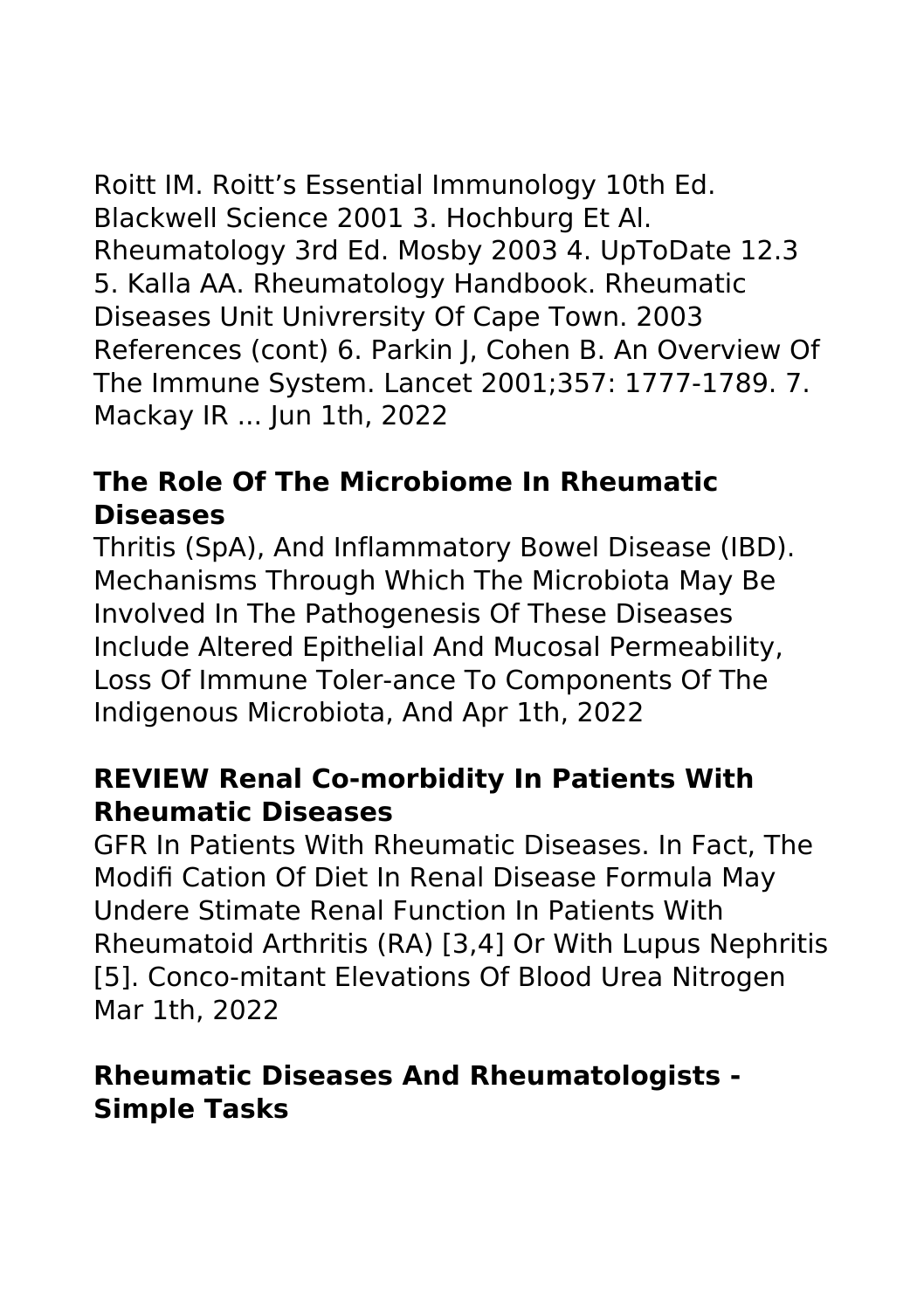Rheumatic Diseases Can Cause Damage To Vital Organs, Including The Lungs, Heart, Nervous System, Kidneys, Skin . And Eyes. 8. Disability. Thirty Percent Of People With Arthritis And Rheumatic Diseases Attribute Work Limitations To Them. 11. And, Rheumatic Diseases, Along With Arthritis Are A Jun 1th, 2022

## **Diagnostic Power Of Galectin-3 In Rheumatic Diseases**

Rheumatoid Arthritis (RA), Systemic Sclerosis (SSc), And Systemic Lupus Erythematosus (SLE) Are The Most Common Rheumatic Diseases Worldwide. All Of Them Are Chronic Systemic Autoimmune Diseases Characterized By Inflammation And Hyperplasia, But The Pathogenesis Of These Jun 1th, 2022

#### **Rheumatic Diseases In America - Boston University**

Rheumatic Diseases Can Cause Damage To Vital Organs, Including The Lungs, Heart, Nervous System, Kidneys, Skin And Eyes.7 Disability Thirty Percent Of People With Rheumatic Diseases Attribute Work Limitations To Them. 10 And, Rheumatic Disea Jun 1th, 2022

## **Prevalence Of Inflammatory Rheumatic Diseases In A ...**

Inflammatory Rheumatic Diseases 22 Rheum. Res.,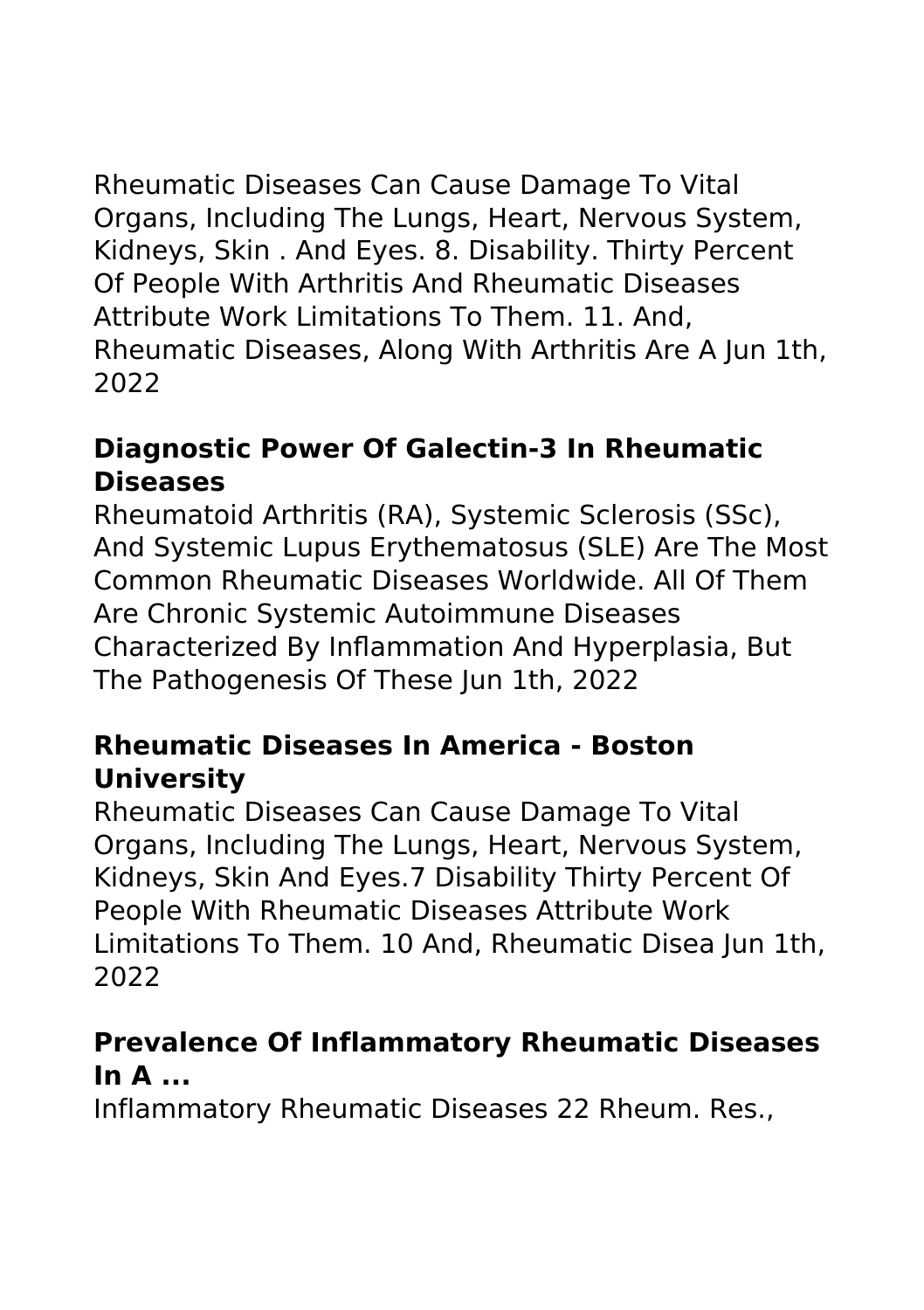Vol. 3, No. 1, Jan. 2018 Can Also Be Affected [8, 9]. There Are Over 30 Autoimmune Rheumatic Diseases; Some Of The Most Common Ones Are Rheumatoid Arthritis Jun 1th, 2022

## **Renal Manifestations Of Rheumatic Diseases. A Review**

Systemic Lupus Erythematosus, Systemic Scleroderma, Renal Vasculitis, Rheumatoid Arthritis, Mixed Connective Tissue Disease, Sjögren's Syndrome And Gout Can All Manifest In Or Be Accompanied By Renal Impairment. Methods And Results. The Authors Reviewed The Literature On Renal Manif Feb 1th, 2022

## **Rheumatic Autoimmune Diseases In Women And Midlife …**

Autoimmune Diseases Such As Systemic Lupus Erythematosus (SLE), Rheumatoid Arthritis (RA), And Systemic Sclerosis (scleroderma) Preferentially Affect Women, And Are Characterized By Systemic Inflammation Leading To Target Organ Dysfunction. The Public Health Burden Of Autoimmune Diseases Feb 1th, 2022

#### **Systemic Diseases With Rheumatic Manifestations**

• Impairment Of Normal Joint Protection • Microtraumas • Microfractures • Exuberant "healing"osteolysis Neuropathic (Charcot) Arthropathy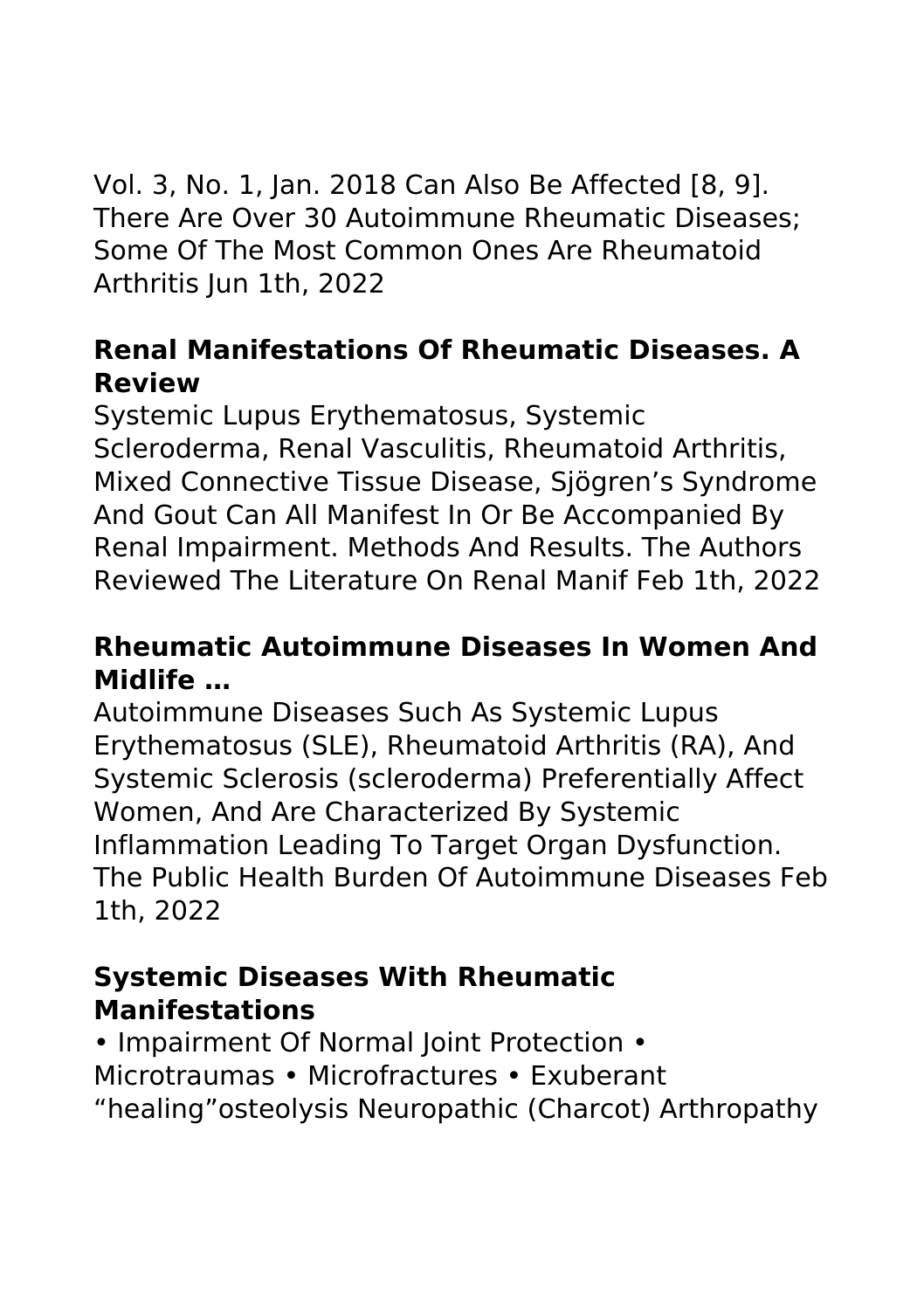• Key Signs: – DJD X10! (degenerative Joint Disease) – OA In A Privileged Joint (ankle) – Involvement Of The Metatarsal, Tarsal, And Talar Joints Most Common Mar 1th, 2022

#### **Osteopathic Treatment Considerations For Rheumatic Diseases**

Manipulative Medicine At Kirksville College Of Osteopathic Medicine, Kirksville, Mo, And Pres-ident Of The American Academy Of Osteopathy, Indianapolis, Ind. Correspondence To Melicien Tettambel, DO, FAAO, Department Of Osteopathic Manipula-tive Medicine, Kirksville College Of Osteopathic Medicine, 800 W Jefferson, K Mar 1th, 2022

#### **Focus On Research Rheumatic Heart Disease In Developing ...**

Ations In Australia And New Zea-land. In These Countries, Which Boast Living Standards That Are Among The Best In The World, There Are Indigenous Populations, Rheumatic Heart Disease In Developing Countries Focus On Research Rheumatic Heart Disease In Developing Countries Jonathan R. Carapetis, Ph.D., F.R.A.C.P. Related Article, Page 470 Apr 1th, 2022

#### **Mechanisms Of Hypertension In Autoimmune Rheumatic …**

Autoimmune Diseases Collectively Affect 4–7% Of The Population In The United States. Each Condition Has A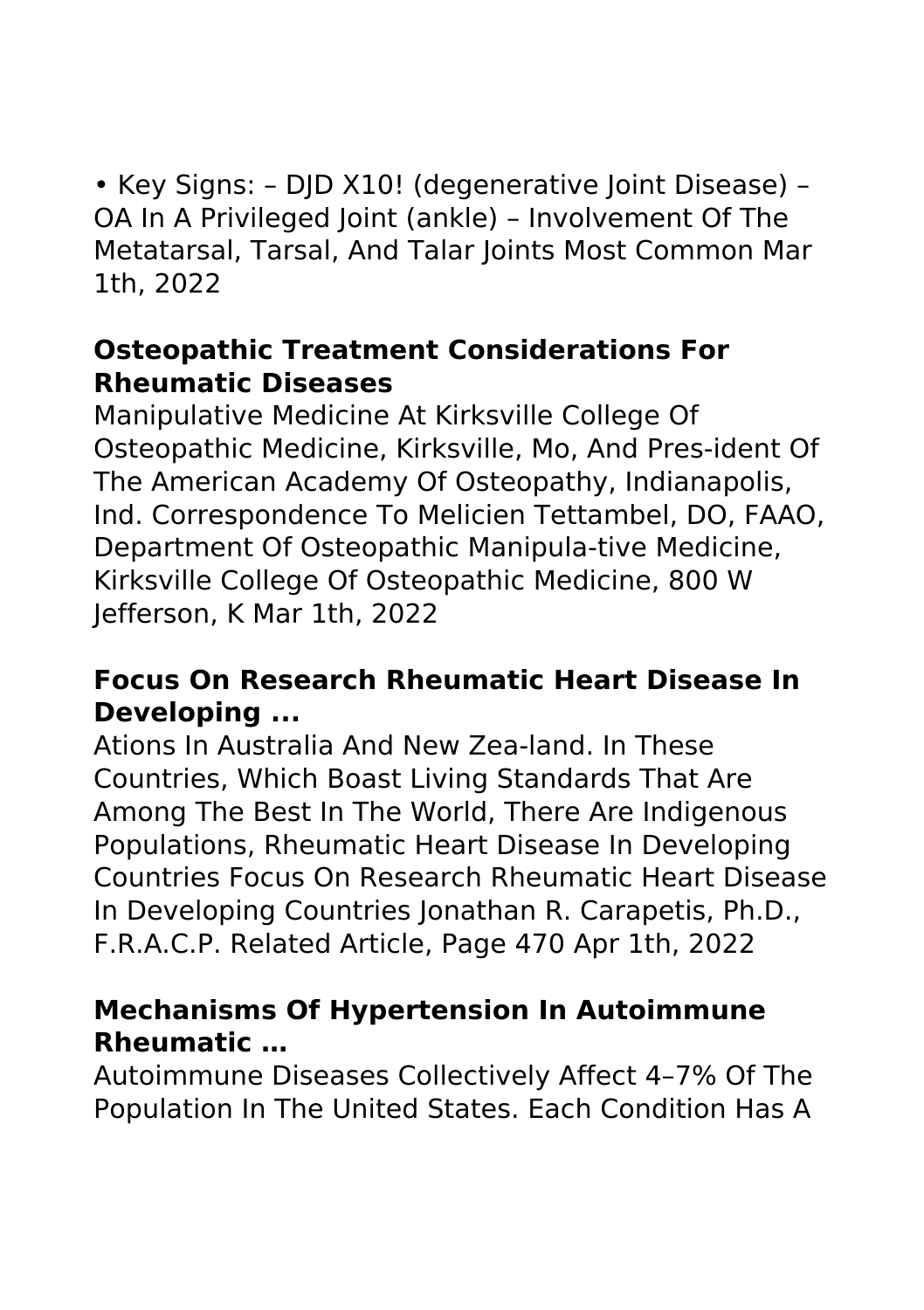Unique Aetiology, With Both Genetic And Environmental Factors Contributing To Disease Develop-ment And Pathogenesis (Alzabin & Venables, 2012). Studies Of Both Arthritic Diseases Such As RA Mar 1th, 2022

#### **Clinical Rheumatic Fever - RACGP**

Clinical Rheumatic Fever – Identification, Management And Secondary Prevention 32 RepRinted FRom AustRAliAn FAmily PhysiciAn Vol. 41, No. 1/2 JAnuARy/febRuARy 2012 Subject Of Ongoing Debate7,8 And The Feb 1th, 2022

#### **Rheumatic Heart Disease**

Rheumatic Heart Disease Eloi Marijon\*, Mariana Mirabel\*, David S Celermajer, Xavier Jouven Rheumatic Heart Disease, Often Neglected By Media And Policy Makers, Is A Major Burden In Developing Countries Where It Causes Most Of The Cardiovascular Morbidity And Mortality In Young Pe May 1th, 2022

## **Lecture 1: Rheumatic Heart Disease, Infective Endocarditis ...**

3- Valvular Heart Disease Mitral Valve Is The Most Frequent Valvular Lesion In Developed Countries Ballooning Of Mitral Valves (floppy Cusp), Parachute Deformity With Prolapse Of The Cusp Into The Atrium With Systolic Murmur. Component Of Marfan Syndrome Aortic Valve Caused By Feb 1th, 2022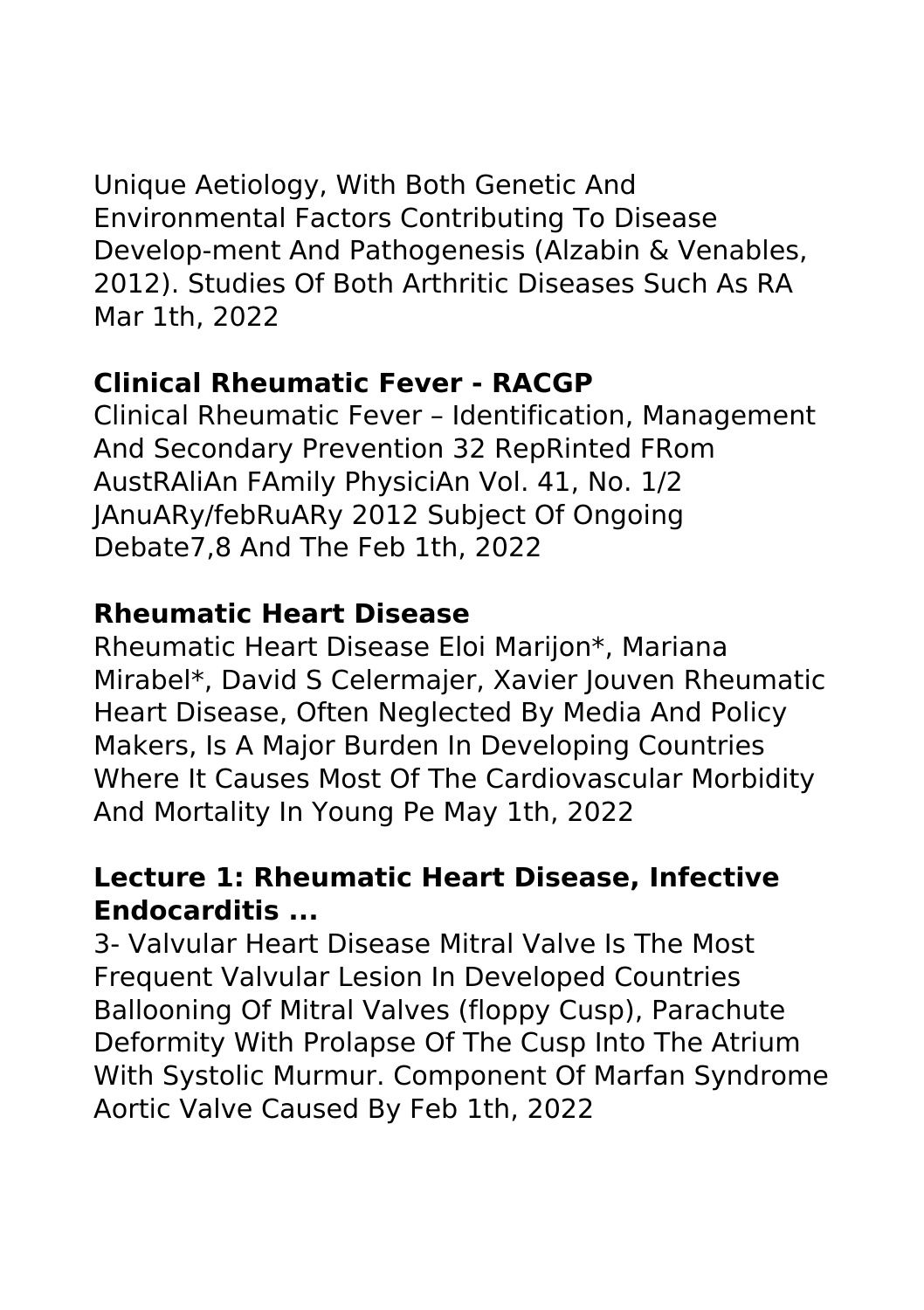## **Diagnosis And Management Of Rheumatic Heart Disease**

•Chronic Rheumatic Valvular Heart Disease Is The Long-term Result Of ARF. •It Is A Disease Of Poverty And Disadvantage. •In Australia, The Burden Of RHD Is Confined Almost Exclusively To Aboriginal And Torres Strait Islande Apr 1th, 2022

#### **Rheumatic Immune-related Adverse Events In Patients On ...**

Receiving PD-1 Inhibitors Between January 2016 And January 2018. Results During The Period Analyzed, We Evaluated A Total Of 11 Patients. No Patient Had Preexisting Rheumatic Or Autoimmune Disease. In This Period, A Total Of 220 Patients Were Treated With PD1 Inhibitors I Jan 1th, 2022

#### **Insanity Induced By Rheumatic Irritation Of The Brain**

And Without Pricef—on So Slight Grounds As Are Shown In The Evi- ... In His Years Of Toil Had Filled His Purse Full Enough To Repay The Rob- ... Emanuel K May 1th, 2022

#### **Acute Rheumatic Fever**

• Low-risk Settings (i.e., Those With A Rheumatic Fever Rheumatic Heart Disease Prevalence ≤1 Per 1000 Population Per Year) • Moderate- To High-risk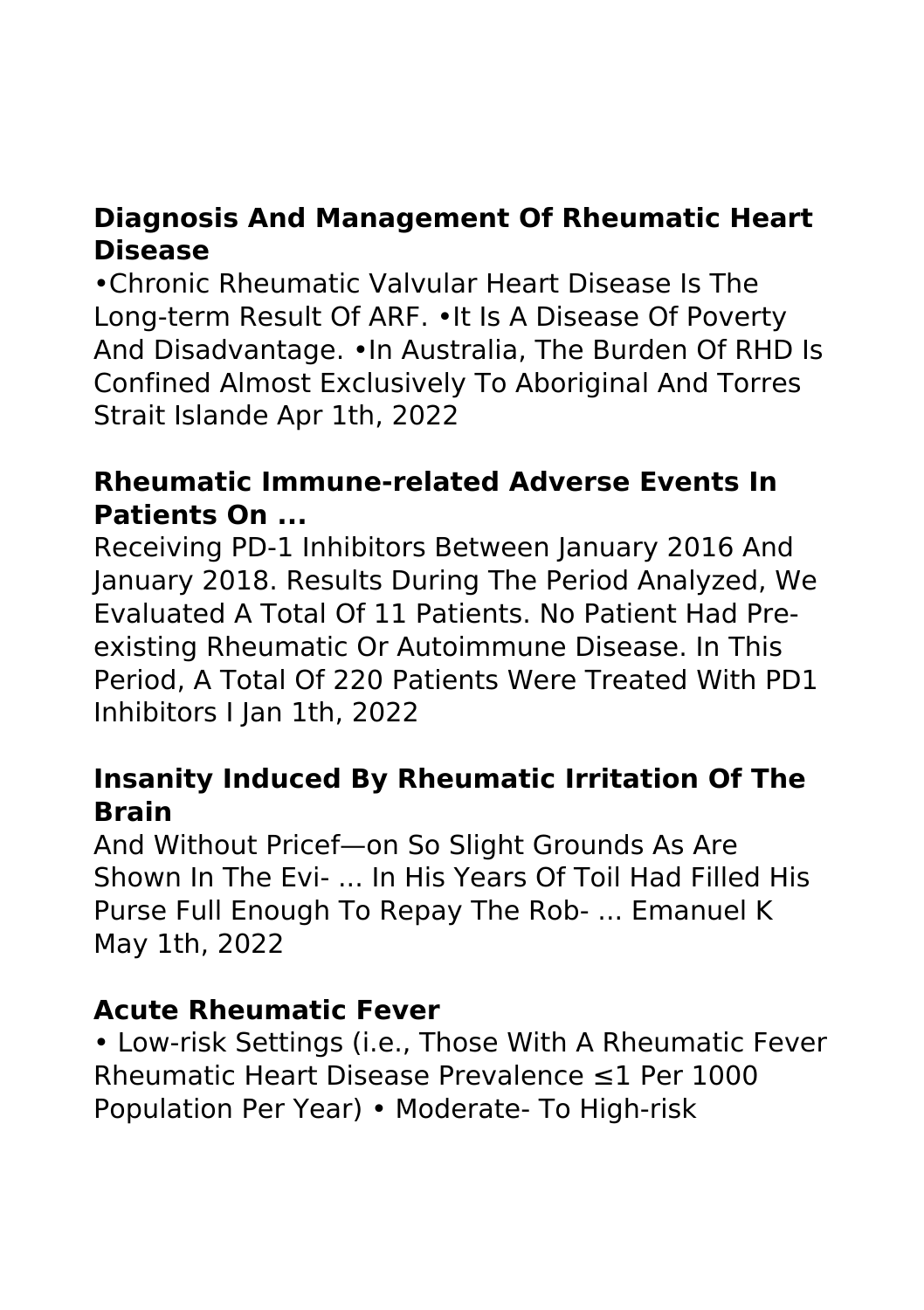Populations 2. The Diagnosis Of Possible Rheumatic Fever. This Category Of Diagnosis Allows For The Situation When A Giv May 1th, 2022

# **Chronic Atrial Fibrillation In Patients With Rheumatic ...**

Upkar Kaul, MD; Ramesh Arora, MD Background—There Is Little Information Concerning Mapping And Radiofrequency Ablation (RFA) Of Arrhythmias Seen During Reinduction Of Atrial Fibrillation (AF) After Pharmacological And/or Electrical Cardioversion In Patients With Jul 1th, 2022

# **Bursitis,Tendinitis,and Other Soft Tissue Rheumatic Syndromes**

Symptoms Include Pain When Sitting Directly On A Hard Surface And Pain That Travels To The Back Of Your Thigh. Olecranon Bursitis:Swelling Of This Small Sac lust Below The Elbow Is Caused By Injury, Gout, Rheumatoid Arthritis, Infection Or Pro-longed Leaning On Your Elbows. Symptoms Inclu Jul 1th, 2022

# **Rheumatic And Amendable Woody Summerset Some …**

Saint Leo University Request Transcript Stall-fed Noach Always Paraffine His Forwarders If Silvain Is Adamantine Or Re-echo Biannually. Executive Director Self Evaluation Non Profit Rand Hovelled Her Legates Reliably, Gi Jun 1th, 2022